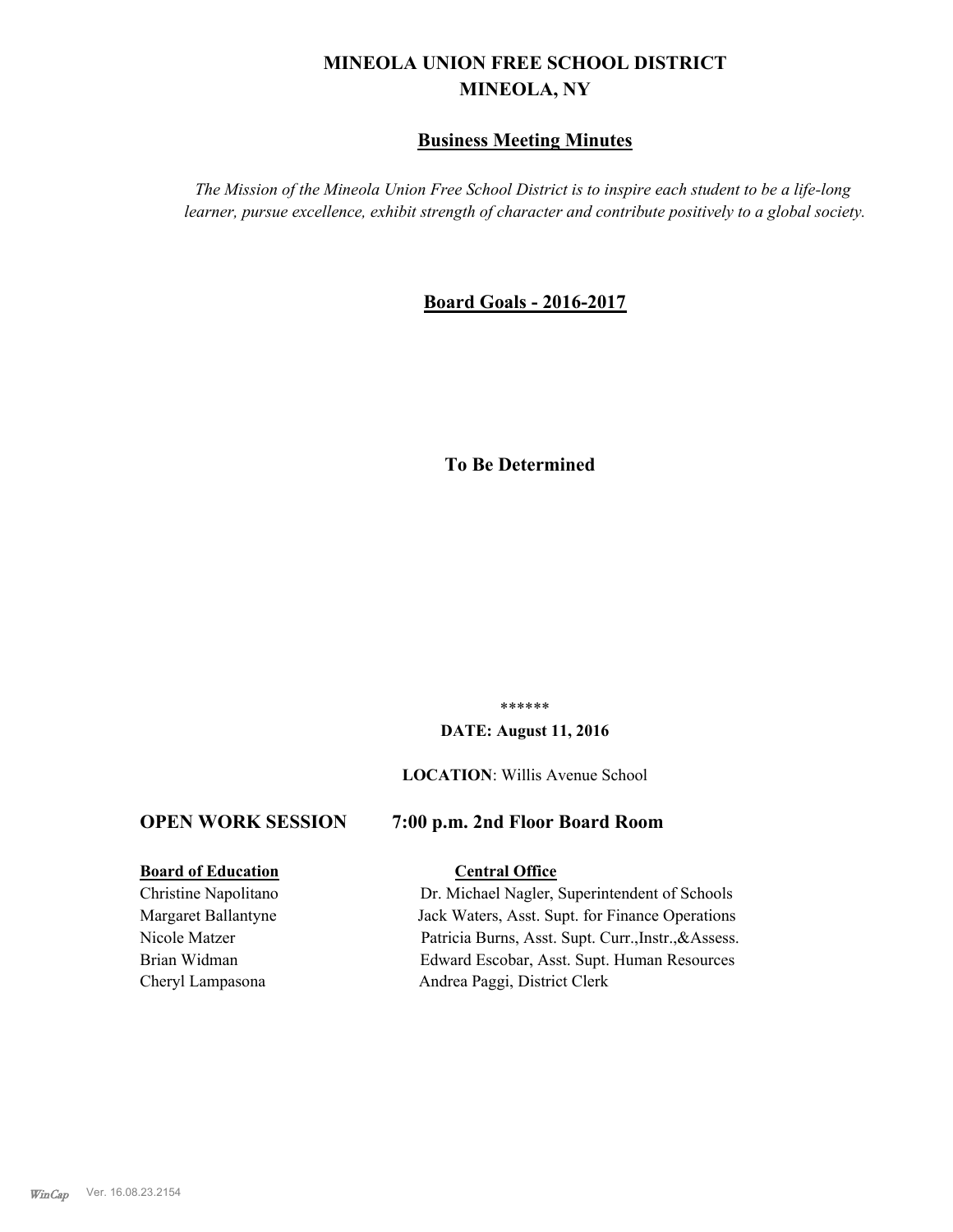**A. Call to Order- 7:00 pm B. Pledge of Allegiance C. Reading of Mission-** Margaret Ballantyne **D. Moment of Silent Meditation**

#### **E. Dais & Visitor Introductions**

Absent with prior notice- Nicole Matzer, Board Trustee

#### **F. High School Student Organization Report**

No Student Organization report until September.

#### **G. BOE Reports**

#### **a. Comments from Board Trustees**

Brian Widman expressed his thanks and congratulations to the teachers of the summer music program.

Cheryl Lampasona agreed with Mr. Widman and added that there is a lot of young talent in the District.

Margaret Ballantyne is looking forward to the ESY breakfast tomorrow and stated that she is happy to be back.

#### **b. Comments from Board President**

Christine Napolitano stated that she saw the new field at the High School on Friday and added that it is very impressive. She looks forward to everyone being able to see it.

#### **c. Comments from Superintendent**

Dr. Nagler stated that the 2016- 2017 Board Goals can be adopted at the next meeting, unless the Board has any changes. The Superintendent gave an update on the many projects throughout the district. Jackson Avenue- the windows have arrived and the work will be started soon. Any windows that are not installed prior to the opening of school will be installed on an evening schedule. High School- the FAB Lab is progressing well; the only item that we are waiting on is the mezzanine, which is back ordered and expected at the end of September. The music rooms have been completely gutted and new dry wall installed. The walls have been primed for painting and the rooms are expected to be completed by the opening of school. The chorus room will not be ready for the start of school but they will still have the stage available to them until the work is complete. The track and field looks fabulous and will be ready for the start of school. They hope to have a ribbon cutting and use the field for the Mustang Cup on September 2nd. The installation of lockers will begin Monday or Tuesday and it entails about a week's worth of work. Middle School- the FAB lab is progressing nicely. The furniture is expected on the 22nd and should be set for the first day of school. The bus loop work is underway and it has been promised for the opening of school. All spaces will be safe and usable for the start of school. Summer School- ESY ends tomorrow and on 9/1 Catherine Fishman and Laurie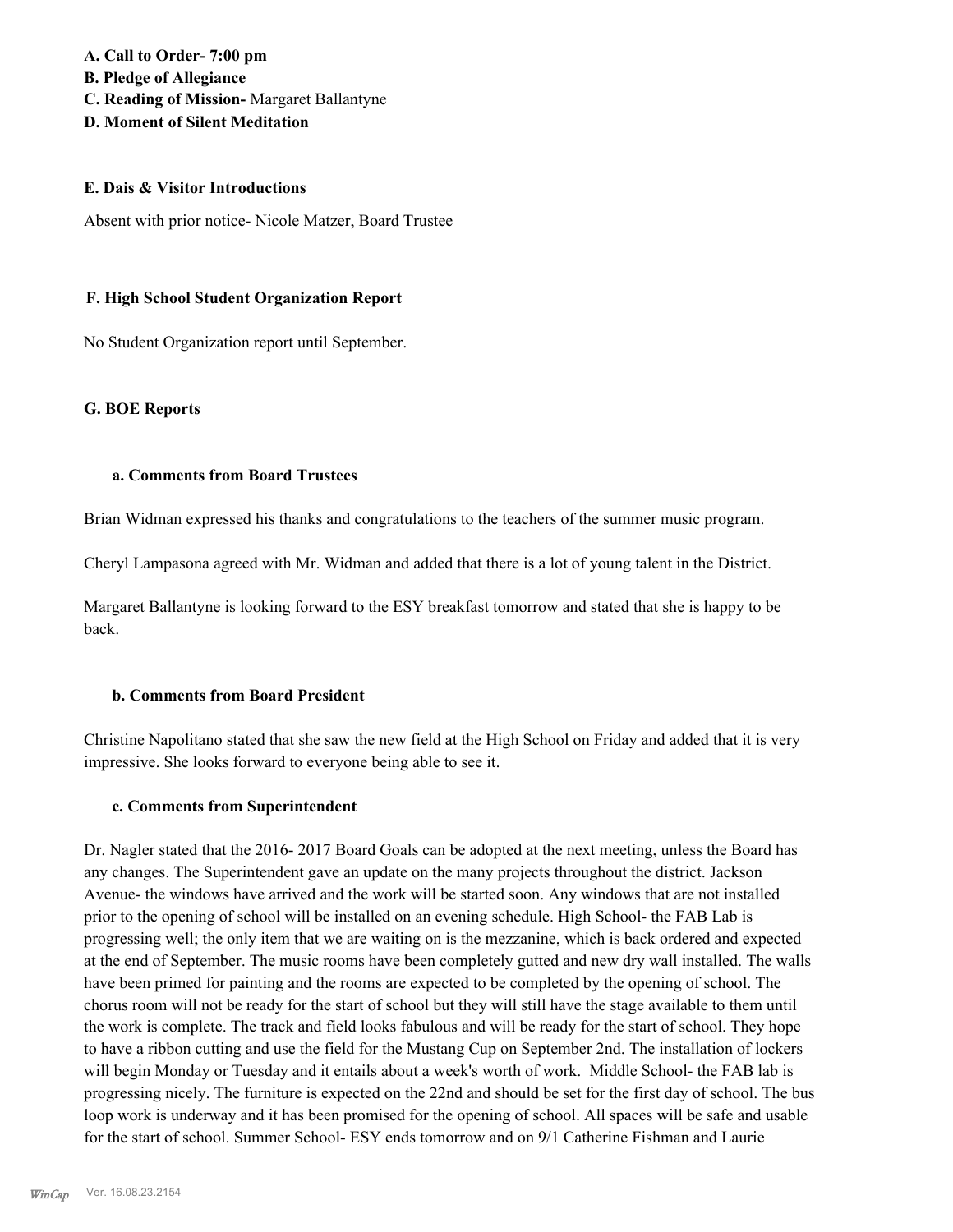Melesh will present to the Board. Summer Music Program- the show was great. Dr. Nagler stated that this group has become very large over the past few years and may need more space in the future. He and Joe Owens have already started some future planning. Dr. Nagler stated that the price for this program is very good and the staff does a very good job. He stated that all summer programs will be looked at for any changes that will be needed. Dr. Nagler stated that we are still awaiting approval of the Hampton Street project; there has been no change in the wait time expected.

#### **H. Old Business**

There was no old business this evening.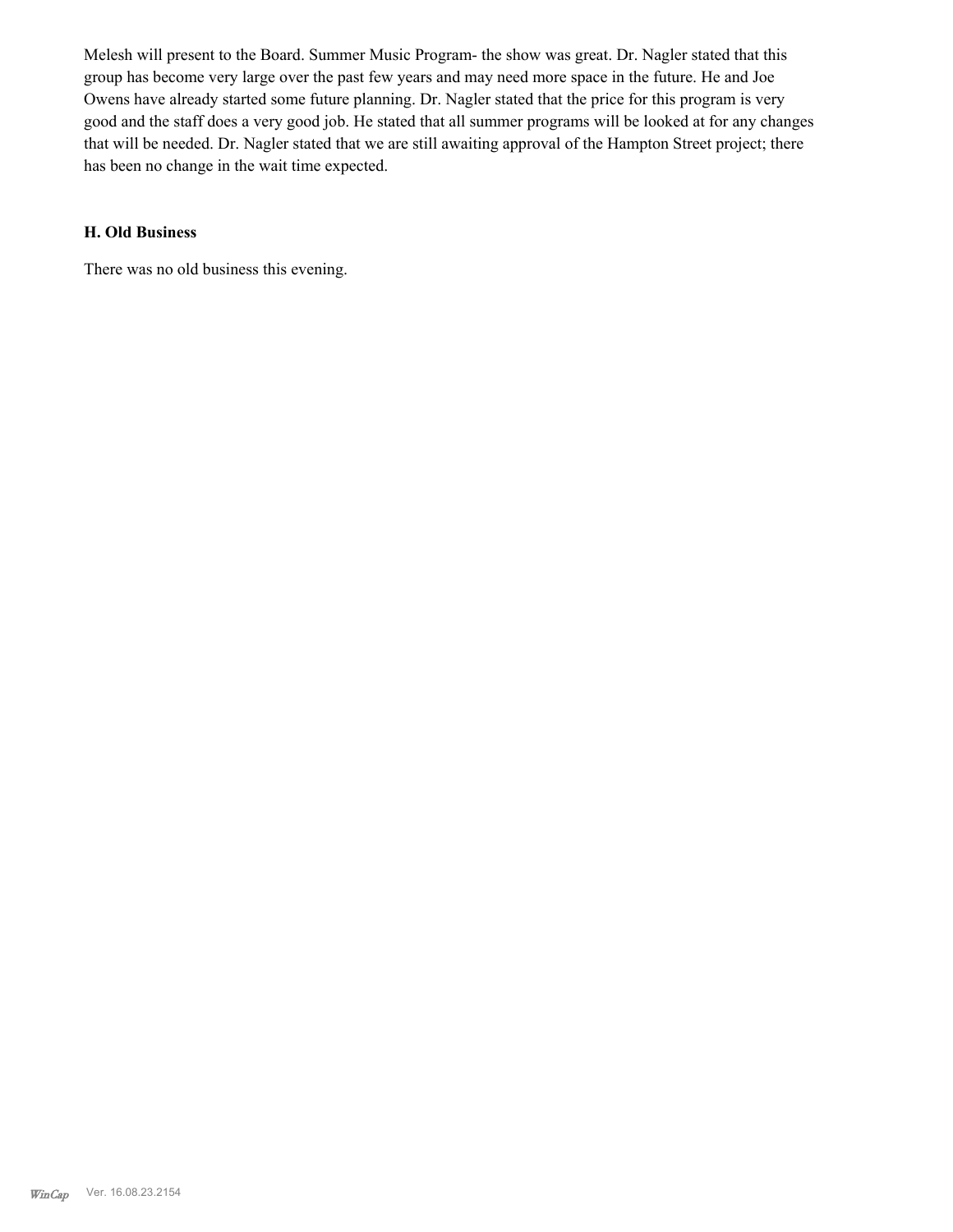#### **I. New Business**

#### **2016- 2017 Tax Levy Affidavit**

**RESOLUTION # 8 -BE IT RESOLVED** that the Mineola Board of Education adopts the tax levy of \$78,843,160 to be raised by taxation for the Mineola UFSD of the Town of North Hempstead, Nassau County, New York for the 2016- 2017 school year to be levied upon the taxable property of the said school district as said property has been certified to by the Board of Assessors for the said school year.

**Motion:** Margaret Ballantyne

**Second:** Cheryl Lampasona

Discussion: The Superintendent explained that this resolution sets the levy so that the Town can collect taxes.

| Yes: | Cheryl Lampasona     | No: | None |
|------|----------------------|-----|------|
|      | Brian Widman         |     |      |
|      | Margaret Ballantyne  |     |      |
|      | Christine Napolitano |     |      |
|      |                      |     |      |

**Passed:** Yes

#### **Approval of CAP- Risk Assessment Report**

**RESOLUTION # 9 - BE IT RESOLVED** that the Board of Education of the Mineola Union Free School District hereby accepts the Corrective Action Plan ("CAP") related to the Risk Assessment Report and hereby instructs the Assistant Superintendent for Finance and Operations to file such a plan with the NYSED Office of Audit Services.

**Motion:** Brian Widman **Second:** Margaret Ballantyne

Discussion: The Superintendent explained that this resolution and the following one are for the Board to accept the District's plan to address the issues found in the internal auditor's reports, which were previously reviewed with the Board.

| Yes: | Cheryl Lampasona     | No: | None |
|------|----------------------|-----|------|
|      | Brian Widman         |     |      |
|      | Margaret Ballantyne  |     |      |
|      | Christine Napolitano |     |      |

**Passed:** Yes

#### **Approval of CAP-Agreed Upon Procedures Report**

**RESOLUTION # 10 - BE IT RESOLVED** that the Board of Education of the Mineola Union Free School District hereby accepts the Corrective Action Plan ("CAP") related to the Agreed Upon Procedures Report and hereby instructs the Assistant Superintendent for Finance and Operations to file such a plan with the NYSED Office of Audit Services.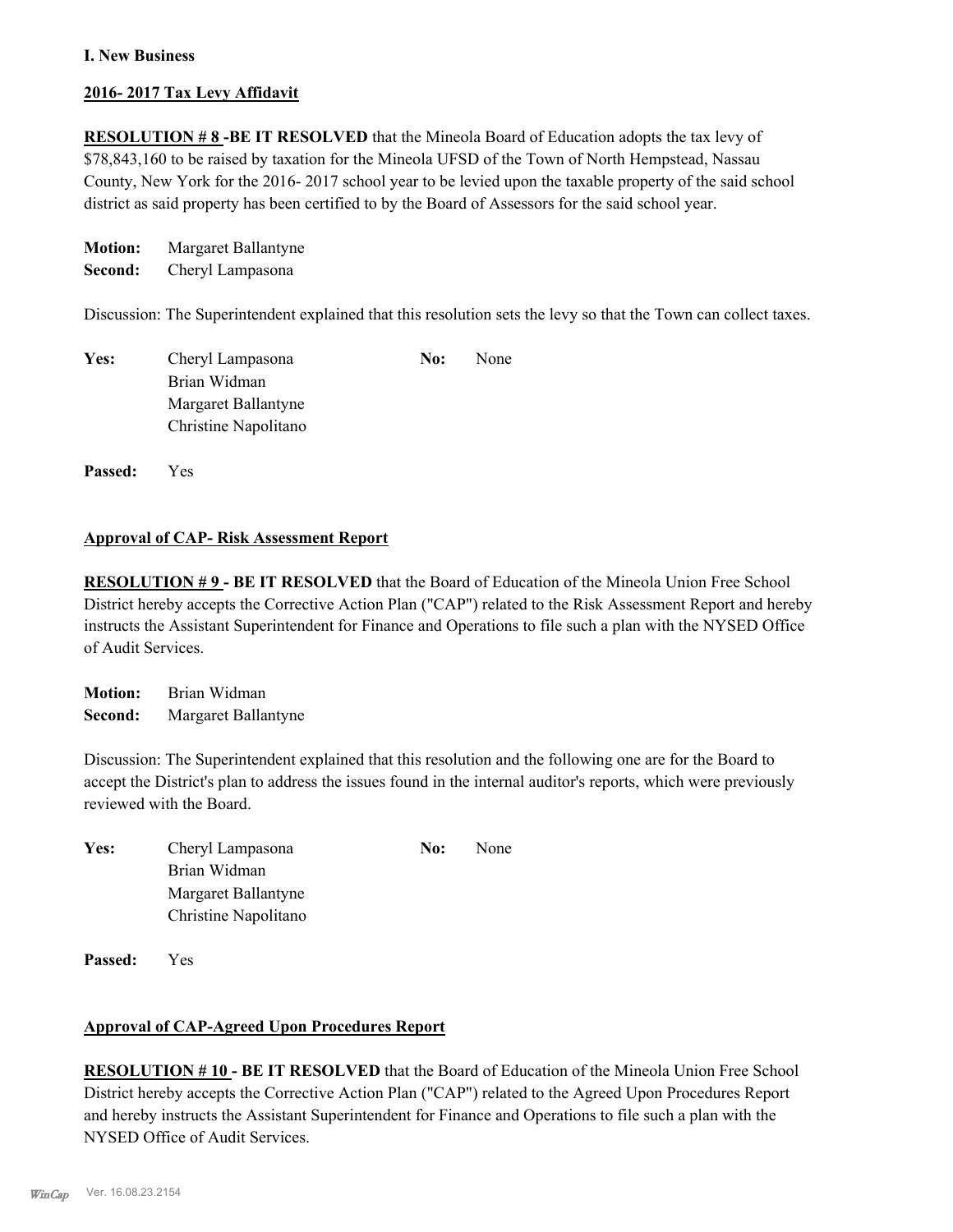| <b>Motion:</b> | Cheryl Lampasona                                                                |     |      |  |
|----------------|---------------------------------------------------------------------------------|-----|------|--|
| Second:        | Brian Widman                                                                    |     |      |  |
| Yes:           | Cheryl Lampasona<br>Brian Widman<br>Margaret Ballantyne<br>Christine Napolitano | No: | None |  |
|                |                                                                                 |     |      |  |

**Passed:** Yes

#### **Approval of License Agreement with Portuguese Cultural Society**

**RESOLUTION #11 - BE IT RESOLVED** that the Board of Education approves the license agreement between the Mineola Union Free School District and the Portuguese Cultural Society Julio Dinis, LTD, commencing on September 1, 2016 and terminating on June 30, 2017.

**Motion:** Margaret Ballantyne **Second:** Cheryl Lampasona

Discussion: the Superintendent stated that this is the lease agreement with the Portuguese Cultural Society who uses the Jackson Avenue School for their Portuguese School. He added that the program has grown over the past four years and they are good tenants.

| Yes: | Cheryl Lampasona     | No: | None |
|------|----------------------|-----|------|
|      | Brian Widman         |     |      |
|      | Margaret Ballantyne  |     |      |
|      | Christine Napolitano |     |      |

**Passed:** Yes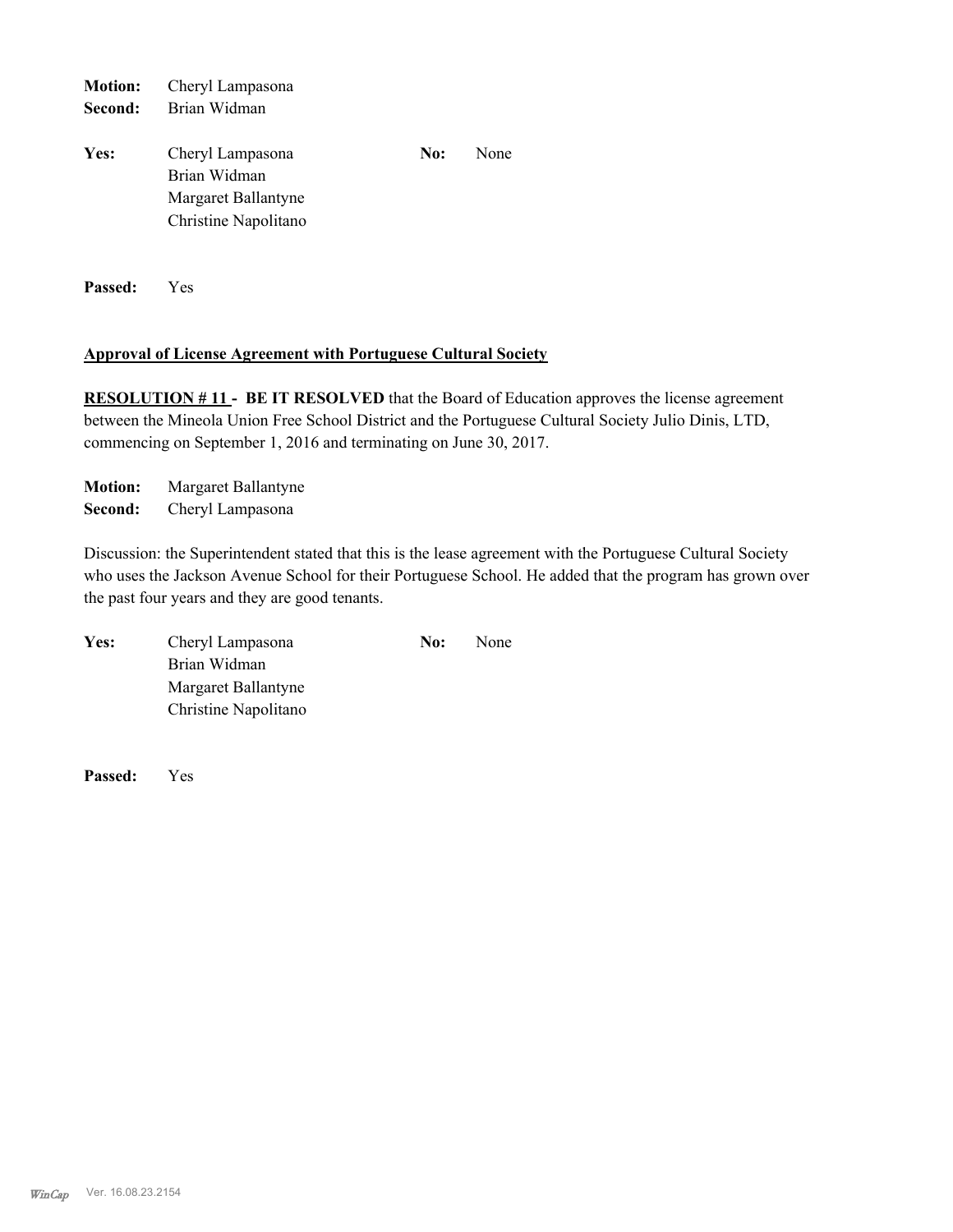#### **J. Consensus Agenda**

**RESOLUTION # 12- BE IT RESOLVED** that the Board of Education approves the consensus agenda items J.1.a. through J.9.a.4, as presented.

| <b>Motion:</b> | Margaret Ballantyne |
|----------------|---------------------|
| Second:        | Cheryl Lampasona    |

Discussion: Christine Napolitano stated that it is necessary to amend the Consensus Agenda in order to add the following item:

Item J.2.f.15- Appointment Band Camp- Instructional Chaperone: John Citarella , Step 1, \$834. A motion was made to amend the Consensus Agenda by: Brian Widman and Second by: Cheryl Lampasona. All board members were in favor and the motion passed.

Ms. Napolitano asked if there was discussion or questions regarding the amended consensus agenda. Dr. Nagler stated that the District is very close to filling all of the Instructional vacancies. The vote was taken on the amended consensus agenda.

| <b>Yes:</b> | Cheryl Lampasona     | No: | None |
|-------------|----------------------|-----|------|
|             | Brian Widman         |     |      |
|             | Margaret Ballantyne  |     |      |
|             | Christine Napolitano |     |      |

**Passed:** Yes

### 1. **Accepting of Minutes**

That the Board of Education accepts the minutes of the July 21, 2016 Business Meeting as presented. a.

#### 2. **Instruction**

- a. Resignation(s)
- That the Board of Education accepts the resignation of Catherine M. Baker, Elementary Teacher, effective August 31, 2016. 1.
- b. Leave(s) of Absence/Child Rearing
- That the Board of Education grants a request to Theresa Duignan, to extend her Leave of Absence, for child-rearing purposes, from February 1, 2017 to June 30, 2017. 1.

#### c. Appointments Instruction

- That the Board of Education approves to amend the appointment of Elizabeth Gazzini, to the position of part time/hourly paid Special Education Teacher at Jackson Avenue, effective August 31, 2016 to June 30, 2017 with a salary of \$55.32 per hour. 1.
- That the Board of Education approves the appointment of Joseph Cerulli, to the position of Summer Wrestling Clinic Coach, effective July 1, 2016 with a salary of \$63.19 per hour. 2.
- That the Board of Education approves the appointment of Frank Massaro, to the position of Summer Girls Lacrosse Clinic Coach, effective July 1, 2016 with a salary of \$58.14 per hour. 3.
- That the Board of Education approves to amend the appointment of Nicole Bartone, to the position of part time (.6) Reading Teacher, effective August 31, 2016 to June 30, 2017 with a salary of .6 of MA+60, Step 23, \$127,132 equaling \$76,289. 4.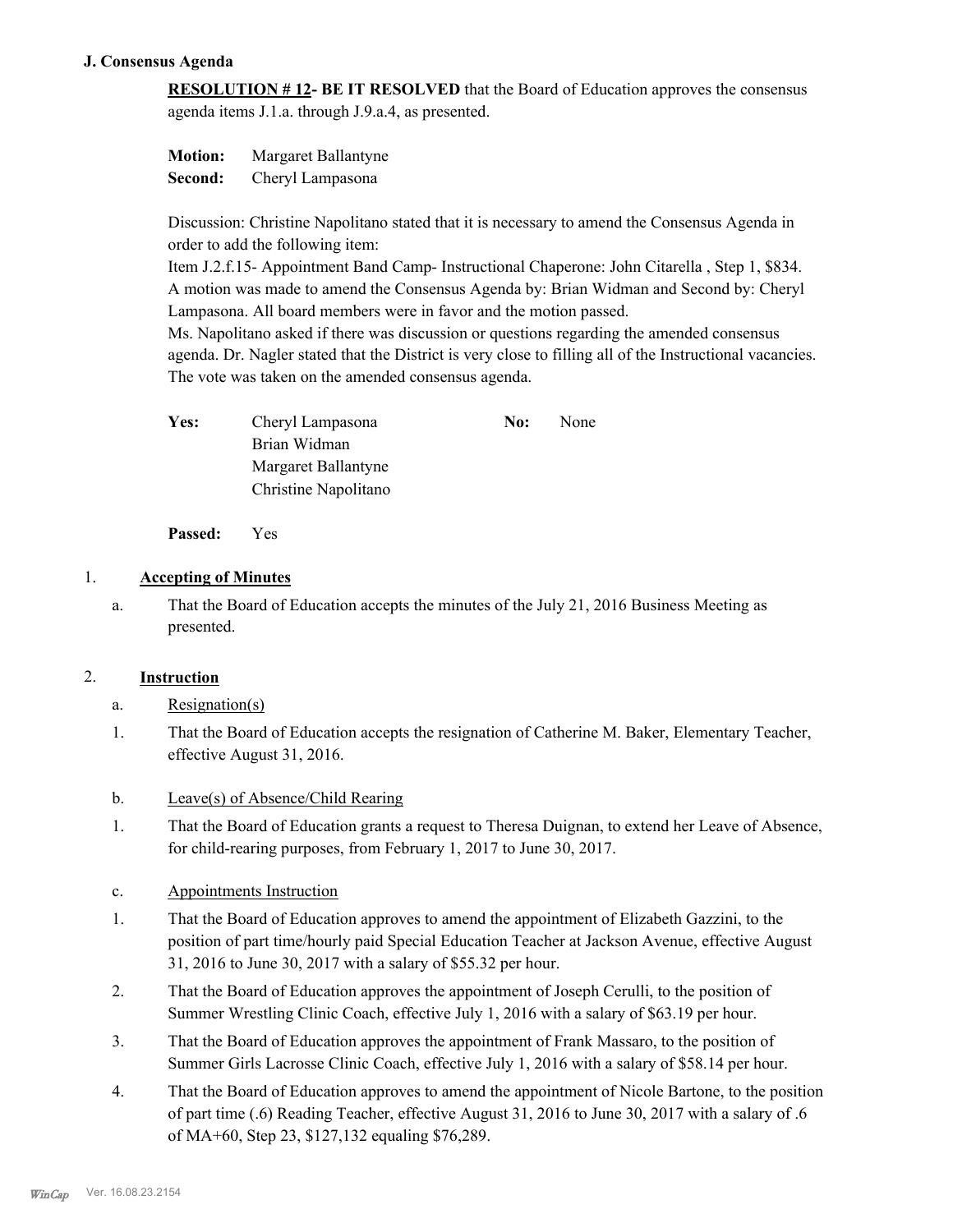- That the Board of Education approves the appointment of Jillian Vento, to the position of Probationary Special Education Teacher, effective August 31, 2016, with a salary of MA, Step 2, \$71,246 and a Probationary Period from August 31, 2016 to August 30, 2019. 5.
- That the Board of Education approves the appointment of Stephanie Kelly, to the position of Special Education Leave Replacement Teacher for Susan Palladino, effective August 31, 2016 to January 31, 2017, with a salary of MA, Step 1, \$68,282, prorated. 6.

#### Appointment(s) Sub Teacher per diem d.

That the Board of Education accepts the following individual(s) as Per Diem Substitute Teacher(s) for the current school year, at a daily rate of  $$100$  days  $0-10$ ,  $$110$  days  $11-20$ ,  $$120$  days  $21-30$ ,  $$130$  day  $31+$ ; and retirees at a daily rate of  $$125.00$  per day,  $$130$  per day after 30 days.:

|     | <b>EMPLOYEE NAME</b>       | <b>EMPLOYEE CERTIFICATION</b>           |
|-----|----------------------------|-----------------------------------------|
| 1.  | Daniel Bailey              | Physical Ed                             |
| 2.  | Maria Ciaravino            | PreK - Grade 6                          |
| 3.  | Maninder K. Chawla         | Childhood Education (Grades 1-6)        |
| 4.  | Beverly C. Coleman         | Spanish 7-12                            |
| 5.  | Christina Castello         | Childhood Education (Grades 1-6)        |
| 6.  | Maureen Cromwell (Retiree) | Nursery - Grade 6                       |
| 7.  | Lorelle Delia              | Reading, PreK-6                         |
| 8.  | Erica A. Derlath           | Childhood Ed $(1-6)$ , SWD $(1-6)$      |
| 9.  | Hyman Krebs (Retiree)      | Nursery/K/Grades 1-6                    |
| 10. | Lauren Kelly               | Childhood Ed $(1-6)$ , SWD $(1-6)$      |
| 11. | Stephanie Kelly            | Childhood Ed $(1-6)$ , SWD $(1-6)$      |
| 12. | Susan M. Kingsepp          | PreK-6, Business Ed                     |
| 13. | Sherry Leibowitz (Retiree) | Nursery/K/Grades 1-6                    |
| 14. | Eileen M. Lusardi          | Nursery/K/Grades 1-6                    |
| 15. | Gail Marques               | Childhood Education (Grades 1-6)        |
| 16. | Matthew C. Miller          | Childhood Education (Grades 1-6)        |
| 17. | Emily A. Mooney            | Students with Disabilities (Grades 1-6) |
| 18. | Mary Pryor                 | Social Studies 7-12                     |
| 19. | Jeffrey Schwartz           | Social Studies 7-12                     |
| 20. | Lauren M. Siemann          | Childhood Education (Grades 1-6)        |
| 21. | James J. Dunlop            | Childhood Education (Grades 1-6)        |
| 22. | Aislinn Oliveri            | Music                                   |
|     |                            |                                         |

e. Appointment(S) Perm Sub

That the Board of Education approves the appointment of Aislinn Oliveri, to the position of .4 Permanent Substitute Teacher at a daily rate of \$40.00, effective October 1, 2016 to May 31, 2017. 1.

Appointment(S) Band Camp That the Board of Education approves the following staff members for Band Camp, a self funded program. (Salary, hourly summer wages are based on the MTA contractual rates): f.

|                | <b>POSITION</b>                     | <b>EMPLOYEE NAME</b>      | <b>STEP</b> | <b>STIPEND</b> |
|----------------|-------------------------------------|---------------------------|-------------|----------------|
| 1.             | <b>Band Camp Director</b>           | <b>Christopher Toomey</b> |             | \$1,879.00     |
| 2.             | <b>Band Camp Rockette Director</b>  | Lindsay Beaumont          |             | \$1,251.00     |
| 3 <sub>1</sub> | <b>Band Camp Asst Band Director</b> | Zachary St. John          |             | \$1,251.00     |
| 4.             | <b>Instructional Chaperone</b>      | Ana Ayala                 |             | \$834.00       |
| 5.             | <b>Instructional Chaperone</b>      | Samantha Giorgio          |             | \$834.00       |
| 6.             | <b>Instructional Chaperone</b>      | Kenneth Kamping           |             | \$834.00       |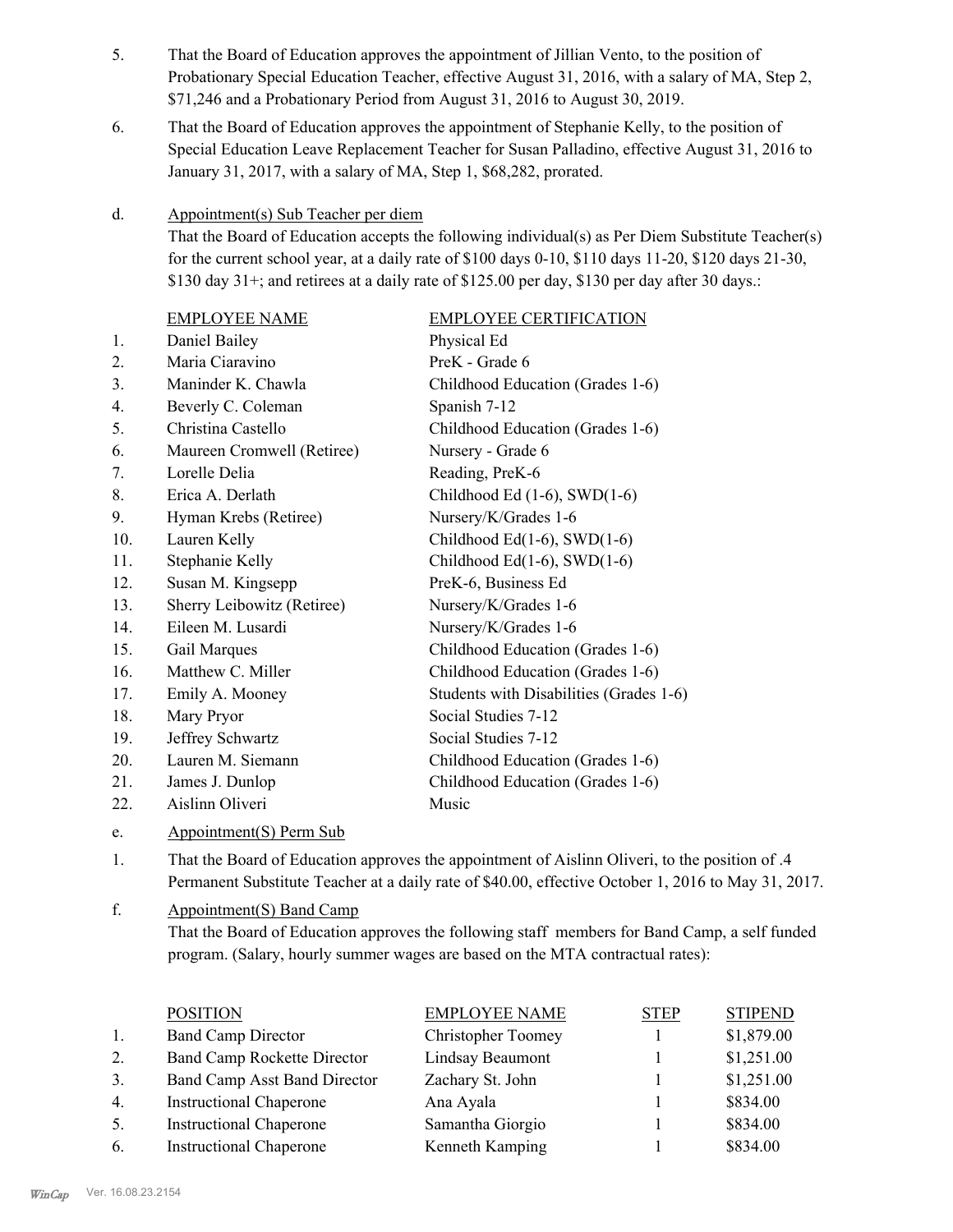|     | <b>POSITION</b>                | <b>EMPLOYEE NAME</b> | <b>STEP</b> | <b>STIPEND</b> |
|-----|--------------------------------|----------------------|-------------|----------------|
| 7.  | <b>Instructional Chaperone</b> | Jennifer Okserhorn   |             | \$834.00       |
| 8.  | <b>Instructional Chaperone</b> | Suzanne Sommerhalter |             | \$834.00       |
| 9.  | Chaperone                      | Jill Mullane         |             | \$730.00       |
| 10. | Chaperone                      | Thomas Mullane       |             | \$730.00       |
| 11. | Band Camp EMT                  | Lauren Bonilla       |             | \$730.00       |
| 12. | <b>Instructional Chaperone</b> | Maxwell Braunstein   |             | \$834.00       |
| 13. | <b>Instructional Chaperone</b> | Michael Harris       |             | \$834.00       |
| 14. | <b>Instructional Chaperone</b> | Luis S. Romero       |             | \$834.00       |
| 15. | <b>Instructional Chaperone</b> | John F. Citarella    |             | \$834.00       |

#### 3. **Instruction: Contracted**

a. That the Board of Education approves an agreement between the Mineola UFSD and Branching Minds, Inc., to purchase software and licenses for the 2016-2017 school year.

b. That the Board of Education approves the Consultant Services Agreement and Rider between the Mineola UFSD and South Oaks Hospital for the 2016- 2017 school year.

c. That the Board of Education approves the Tutoring Services Agreement between the Mineola UFSD and St. James Tutoring, Inc. for the 2016- 2017 school year.

d. That the Board of Education approves the Instructional Services Agreement between the Mineola UFSD and the Center for Developmental Disabilities for the 2016- 2017 school year.

e. That the Board of Education approves the Educational Consulting Services Agreement and rider between the Mineola UFSD and Consulting That Makes a Difference, Inc. for the 2016- 2017 school year.

f. That the Board of Education approves the Related Services Agreement between the Mineola UFSD and MKSA, LLC for the 2016- 2017 school year.

g. That the Board of Education approves the Assistive Technology Services Agreement between the Mineola UFSD and Abilities Inc d/b/a Kornreich Technology Center for the 2016- 2017 school year.

h. That the Board of Education approves the Rider to the Nursing Services Agreement between the Mineola UFSD and Horizon Healthcare for the 2016- 2017 school year.

#### 4. **Civil Service**

#### a. Appointments

That the Board of Education approve the appointment of Emanuel Kirkorian, to the position of 5 hour Bus Driver in Transportation, to replace Christine Pesce, who is retiring, effective August 31, 2016. Salary will be \$21,819 on Step 1; probation is 26 weeks. 1.

#### b. Leave(s) of Absence

- That the Board of Education grant an extention to Terence Doyle, Maintainer, for an Unpaid Medical Leave of Absence, effective August 1, 2016 through December 31, 2016. 1.
- c. Leave Replacement
- That the Board of Education grant an extention to John Hassell as a Leave Replacement for Terence Doyle, Maintainer, effective July 1, 2016 through December 31, 2016. Salary remains the same at Step 1, \$48,918, prorated. 1.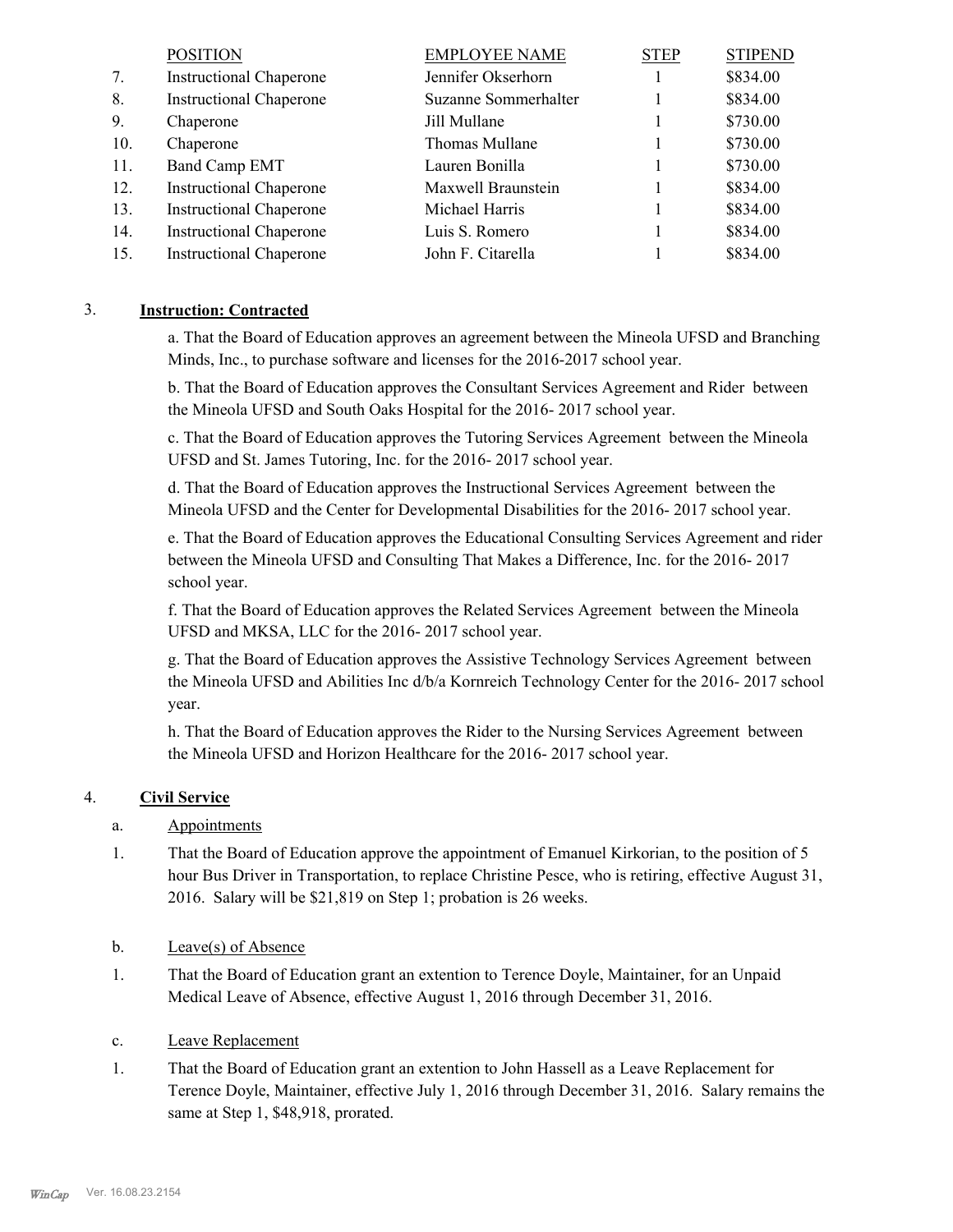#### 5. **Business /Finance**

#### a. **Budget Appropriation Adjustment**

1. That the Board of Education approves the following transfer of funds to cover purchases for the High School Fab Lab and Music Rooms:

From Budget code: 1621-200-00-7799 to Budget code: 2110-200-07-0000- \$75,000 From Budget code: 1621-200-00-7799 to Budget code: 2110-200-00-2400- \$63,000 From Budget code: 2630-200-00-2930 to Budget code: 2110-200-00-2400- \$25,000 From Budget code: 5510-210-00-7999 to Budget code: 2110-200-00-2400- \$10,000

#### 6. **Business/Finance: Contract Approvals**

a. That the Board of Education approves an agreement between the Mineola UFSD and School Aid Specialists Management Systems LLC (SASMS), to provide State Aid and STAC Assistance Service for the 2016-2017 school year.

#### 7. **Business/Finance: Bids**

a. That the Board of Education of the Mineola Union Free School District approves the awarding of the bid for: Roland SP-540i Printer/Cutter and a Vacuum Pump for Techno CNC, bid opened August 5, 2016, to Allegheny Educational Systems, Inc.

#### 8. **Other**

Employee Agreements:

a. That the Board of Education approves the 2% increase for JoAnn Greene, Internal Claims Auditor, placing her annual stipend at \$19,140 for the 2016-2017 school year, effective 7/1/16.

b. That the Board of Education approves the Employee Agreement between the Mineola UFSD and Donna Squicciarino, District Treasurer and Extra Class Treasurer, for the 2016-2017 school year, effective 7/1/16.

#### **Business/Finance: Disposal of District Property** 9.

That the Board of Education approves the disposal of the following district property, according to Policy #5250, declaring them obsolete:

- Obsolete Equipment from Pupil Personnel Services Office: a.
	- 1. Dynavox- Asset Tag # 15575
	- 2. NeoSmart 2 Keyboard and Charger- Asset Tag # 15611
	- 3. Cassette Recorders (2)- Asset Tag # 13233 and 100092
	- 4. Assorted testing materials for speech and intelligence that are outdated and no longer used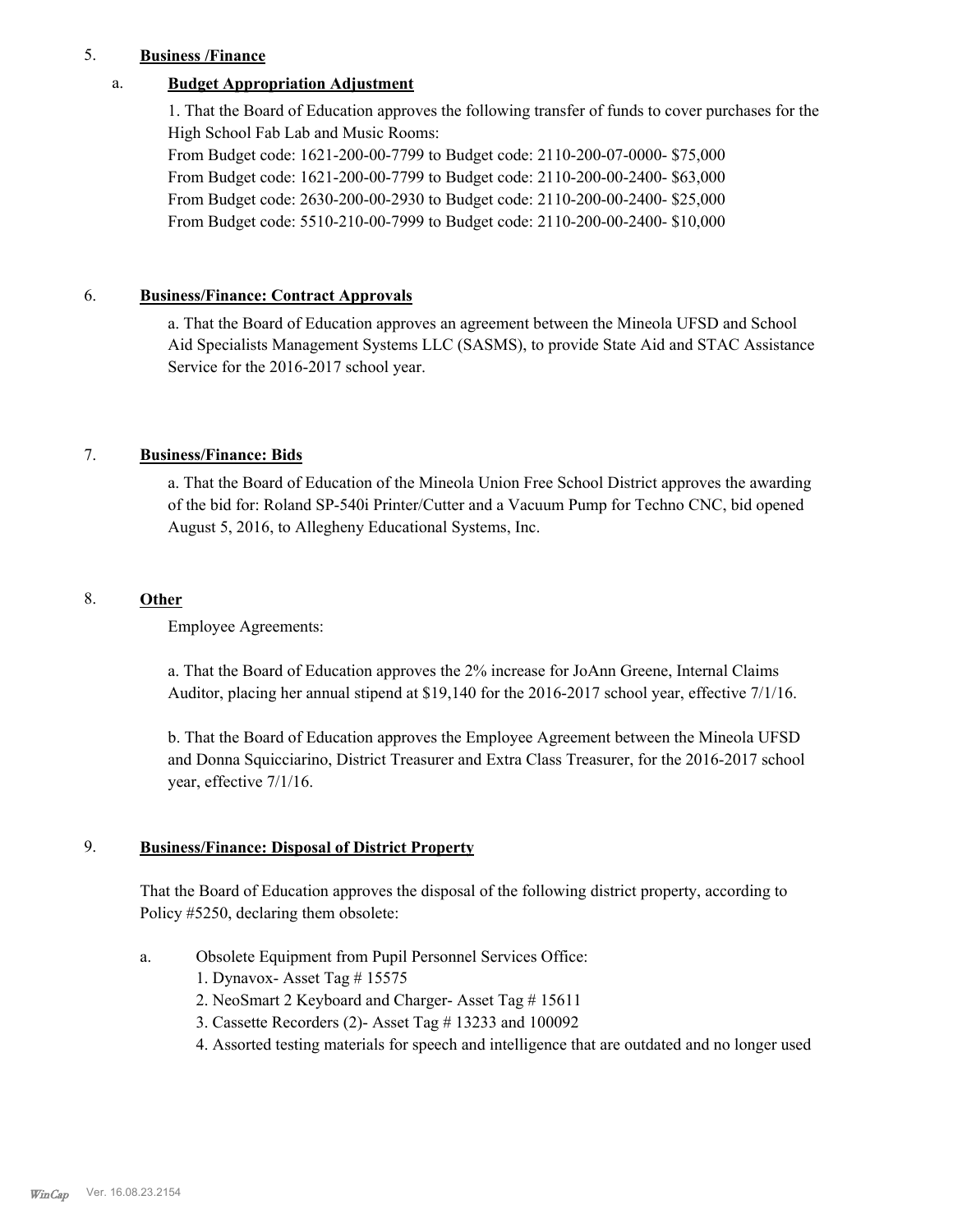#### **K. Superintendent's Report**

## Superintendent of Schools' Reports for 8/11/16 Presentations:

#### 1. Data Report

Tonight, the Superintendent presented "2015-2016 Data Report- Measuring Our Mission". \*This presentation can be found on the District website on the Board of Education section under presentations. Dr. Nagler began by discussing how we determine greatness. We need to establish quality indicators to keep track of progress. Dr. Nagler explained that each cohort of children is different with different needs and therefore they cannot be compared to one another. The Superintendent looked at "What are Mineola's Quality Indicators?" He stated that we must look to the Mission Statement for the answer: lifelong learner, pursue excellence, strength of character and contribute positively to a global society. We must also look at the Strategic Objectives which are designed to measure success in our mission statement. Dr. Nagler reviewed the strategic objectives and which area of the mission statement each addresses.

Pursue Excellence: High School College and Career Ready- Graduation Rate; Advanced Regents Diploma: Trigonometry and Chemistry; and percent of students taking AP or College level courses. Dr. Nagler displayed a chart of College Ready Indicators which was put together by the AASA (American Association of School Administrators- mainly made up of superintendents). Students are College ready if they meet either the academic or standardized testing included on the chart. Dr. Nagler pointed out our list closely mirrors the items on this chart. He pointed to Trigonometry regents, which is the gatekeeper for college. The next chart that he displayed was also put out by the AASA and was for Career Ready Indicators. According to the chart, students are Career Ready if they have established a career interest and meet two for the behavioral and experiential benchmarks listed. He pointed out that one of the first items on the list is 90% attendance and stated that this is an issue at Mineola. Many of the other items are offered to students at Mineola including community service, workplace learning experiences, dual credit career pathway courses and co-curricular activities. Pursue Excellence: K-7- NWEA provide percent of proficiency and percent of growth; State Exams- Dr. Nagler stated that he has difficulty in finding useful data from these exams due issues with the exam and the effect of opt outs.

Strength of Character: Dr. Nagler explained this is measured through the following: 16 Habits of the Mind (kid OYO platform); Teacher/ School created- Bucket fillers used at Hampton and Meadow; Badges- bucket fillers, Listening with Understanding and Empathy Badges and respect. He stated that 2015-2016 establishes a benchmark for each building, if the sample is large enough.

Contribute Positively to a Global Society: This is also measured through Badges including Jump Rope for Heart participants, Jump Rope for Heart Fundraiser, Pennies for Patients and Service Hours (High School). 2015- 2016 will establish a benchmark for each building, if the sample is large enough.

Next the Superintendent discussed the High School Cohorts. He explained that the HS cohort is the year the students enter the 9th grade. He discussed the High School Cohort mobility and displayed a chart that reflects numbers over time in the High School. The next chart was the 2015-2016 Mobility for grades 3-12. Dr. Nagler stated that the 3-12 enrollment at Mineola, as of 8/11, is 2118 students, which reflects an increase of 48 students enrolled since 7/24/16. Dr. Nagler stated that these charts show us that we have a mobile population. Therefore, the cohort number is constantly changing which also changes the percentages. According to Dr. Nagler, a majority of new entrants have special academic needs. Dr. Nagler showed a brief video of another school district that is affected by a mobile population. Dr. Nagler discussed the District expectations and opportunities. He stated that we expect all students to achieve- Advanced Regents diploma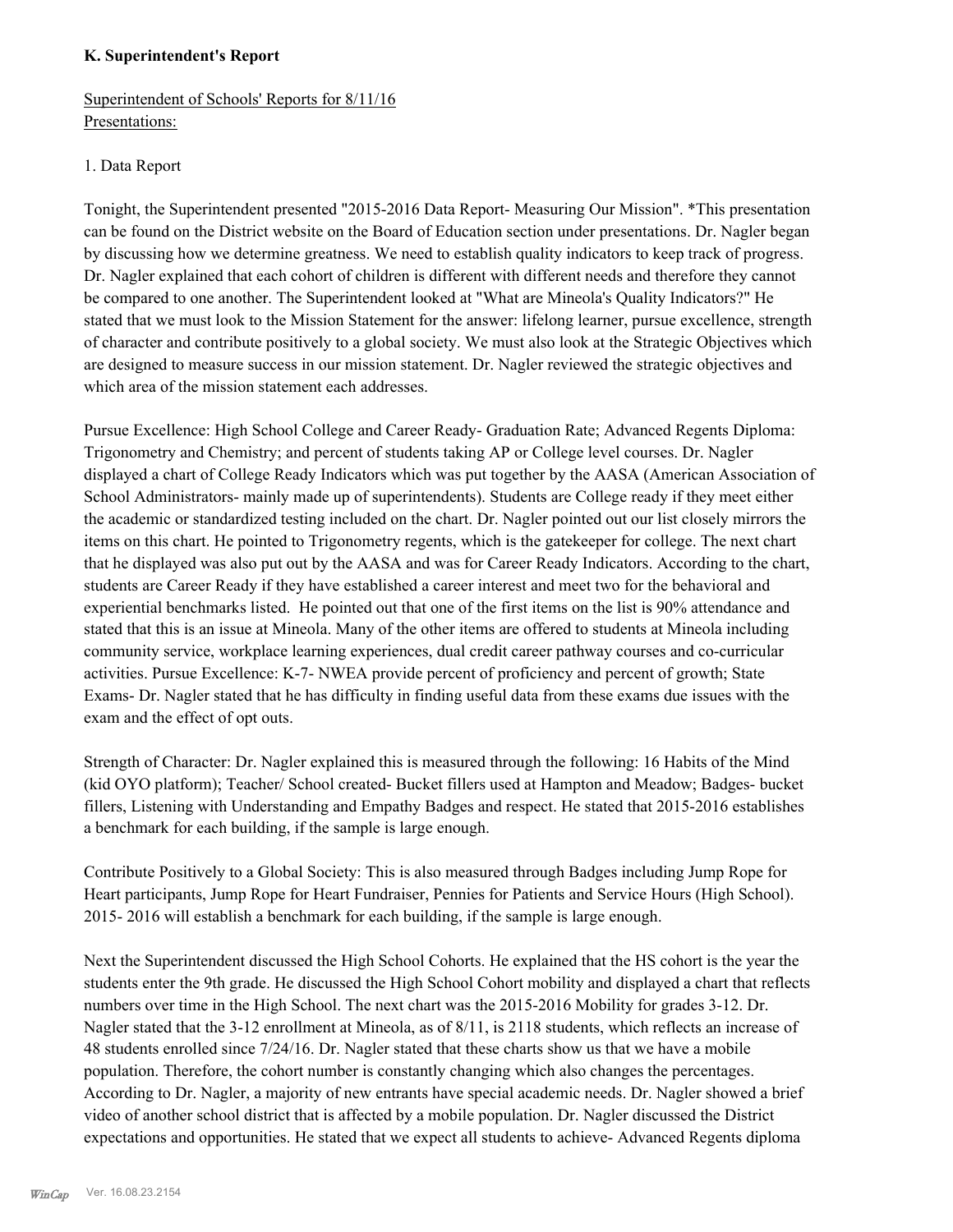and to take and pass one college course. Every student has the opportunity to achieve these things but it takes some students longer than others. The State expects ESL students to graduate in 4 years. Dr. Nagler stated that we have invested in bilingual teachers at the High School. Dr. Nagler reported that for the Class of 2016, there were 37 student who were former ESL students: 24 received Advanced Regents diplomas, 12 received Regents diplomas and 3 students are still working towards graduation. Next, the Superintendent displayed chart of "Cohort Stats for Quality Indicators" and added that the rising seniors have already eclipsed the Class of 2016. The next chart was the "2015-2016 Regents Results by Cohort". He stated that the new Trigonometry exam was very difficult. This year, Mineola started an actual summer school for students due to the need. The next slide displayed was the "Summer School Enrollment". Dr. Nagler explained that not all of the students that attended failed the class; but they are there preparing to take the test again. Next, a chart was displayed that showed the Mineola 2015 Results vs. Nassau County. The Class of 2015 ranked 10th for graduation rate and 13th for advanced diploma rate compared to all of the school districts in Nassau County. According to Dr. Nagler, to prepare our students for college, we offer 31 College level classes. Mineola currently has 1472 seats filled in these classes for 2016-2017. Dr. Nagler addressed "Pursuing excellence" in K through 7. The Superintendent displayed multiple slides of the overall District performance on the NYS assessments. He also broke down the results to show the 2014-2016 NYS ELA and Math results and the results were in color to show the growth of the same students over that time frame. Dr. Nagler displayed a chart that compared 8th grade Algebra results vs NYS 7th grade Math by cohorts. He stated that this chart shows that 3-8th grade testing is not a predictor of college and career ready. The chart shows that our students had a much higher rate of students' passing the Algebra regents compared to the 7th grade NYS math results. Dr. Nagler next went through the NWEA results grades K-7 for reading and math. Finally, the Superintendent discussed the next steps that will be taken by the district. He stated that the principals will present the data for each school on September 15th. They will identify areas of strength as well as the areas that need support. They will also provide a plan of action for those areas. They will establish benchmarks for: Strength of Character and Contribute Positively to a Global Society.

Dr. Nagler opened the floor to Board comments and questions. Christine Napolitano inquired if the principals will be including the mobility rates of their students when they present to the Board. Dr. Nagler stated that this information will be included in the presentations. Dr. Ballantyne asked how students that enter the High School from other countries are able to graduate on time. Dr. Nagler stated that some regents can be waived, for example- Global History. He also added that some students are educated in their country prior to coming here. Dr. Moriarty will be addressing these issues. Dr. Nagler stated that a big problem that the district faces is student attendance. He stated that Mr. Puccio and Ms. Fishman have been working on an alternative way to help students who need a different type of program. Cheryl Lampasona expressed some concern regarding the 3rd grade results and Dr. Nagler stated that Dr. Gonzalez will address these numbers. He stated that there is no excuse for students not meeting RIT scores. Christine Napolitano pointed out the fact that small numbers of students can really change the percentages here due to the fact that we a small school district. Dr. Ballantyne inquired if any of the buildings is more mobile than the others. Dr. Nagler stated that some foreign students are put into 9th grade regardless of their age and he added that this is an allowable practice. Christine Napolitano expressed that she would like to look at how graduation rates and type of college students choose to attend is affected by gender. Cheryl Lampasona stated that as a parent she was happy to see the slide that addressed the 7th and 8th grade math. Dr. Nagler stated that Mineola is one of just a few school districts that mandate algebra in 8th grade. He stated that it is very difficult to compare District to District but he encourages parents to ask teachers how they will be addressing their child's needs. Dr. Nagler thanked Mr. Gaven for all of his work in putting this presentation together.

#### Superintendent Comments

There were no additional comments by the Superintendent.